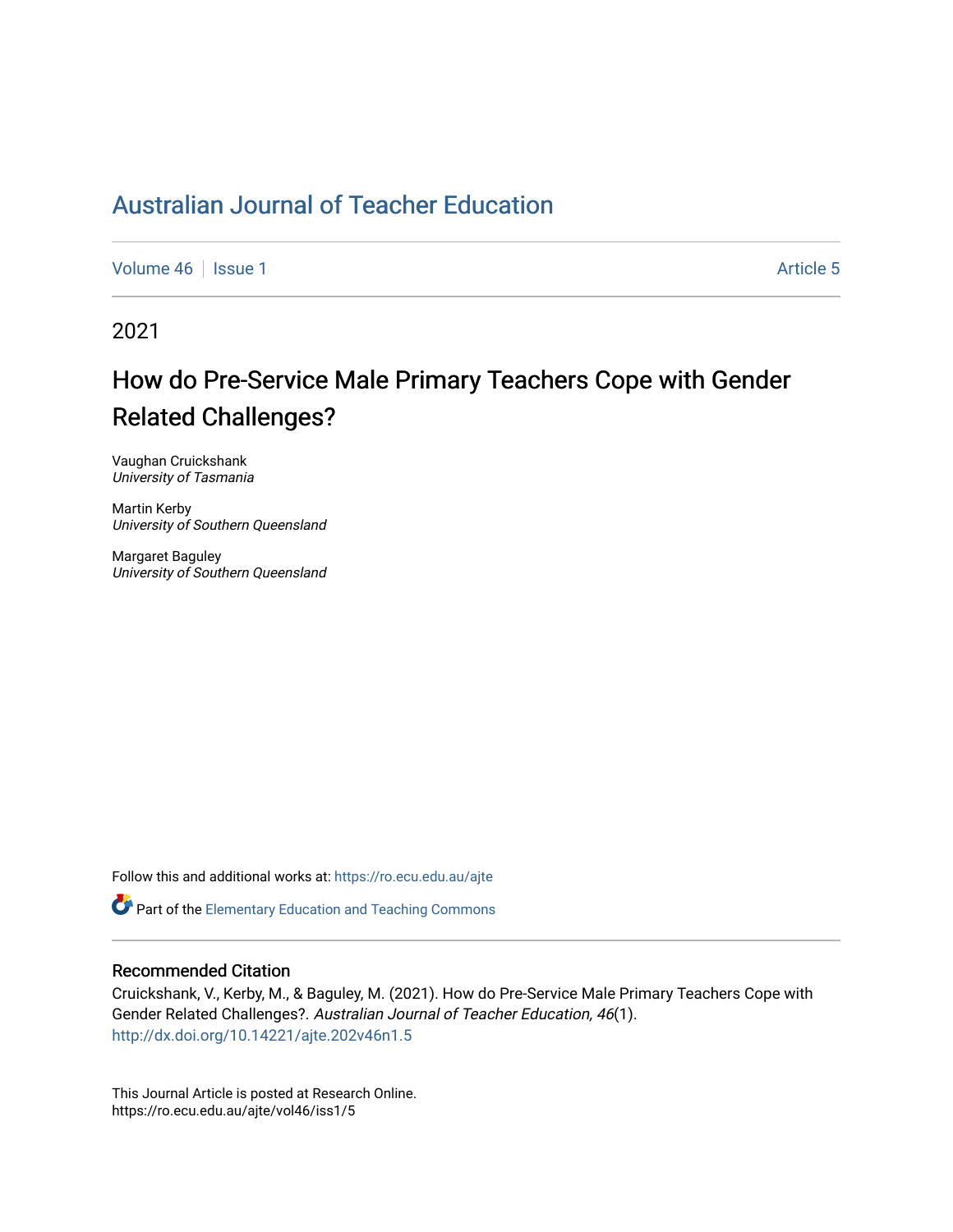## **How do Pre-Service Male Primary Teachers Cope with Gender Related Challenges?**

Vaughan Cruickshank University of Tasmania Martin Kerby Margaret Baguley University of Southern Queensland

*Abstract: Male teachers are a minority in both primary teacher training courses and in primary schools around the world. Education research has identified numerous gender-related challenges faced by male primary teachers during their initial teacher training and later when teaching in schools. Despite noting that many males leave teacher training because of these challenges, researchers have spent much less time investigating strategies to assist men cope with them and persist in the profession. This paper aims to help address this gap through an investigation of the challenges pre-service male primary teachers face during their teacher training and identifying practical coping strategies. Findings revealed that the most difficult challenges faced by participants were those concerning physical contact and social isolation. Participants appeared to use a range of functional and dysfunctional coping strategies to deal with these challenges.*

**Keywords:** male primary teachers; pre-service teachers; coping strategies

#### **Introduction**

Primary schools are a complex and dynamic workplace where teachers must navigate multiple interactions with students and colleagues on a daily basis. These interactions are problematised by the fact that staff in primary schools, both in Australia and overseas, are overwhelmingly female (Cruickshank et al., 2018; de Salis et al., 2019). There have been a range of factors posited for this gender imbalance. For example, there is a societal perception that primary teaching is "womens' work" (Moss-Racusin & Johnson, 2016, p. 380). Men who choose to enter the primary teaching profession can be confronted by suspicion regarding their motivations and intentions (Cruickshank, 2019). This suspicion can be an influential factor for male primary teachers when constructing their professional identities Smith (2008). Smith stated that work and identity are inseparably connected, with work giving people a sense of belonging. She found that it was highly challenging for men to "construct the identity of being a real man whilst doing women's work" (p. 4). This identity construction inevitably incorporates difficult decisions about resisting or conforming to gender stereotyping in relation to appropriate masculine behaviours (Sumsion, 2000). These men seemingly need to teach and nurture young children, while also displaying the attributes of a "real man" (Mills et al., 2008, p. 71). In choosing a career that can appear to challenge accepted views of masculinity, male primary teachers can be censured for not displaying "socially acceptable" (Francis & Skelton, 2001, p. 14) masculine behaviours and liable to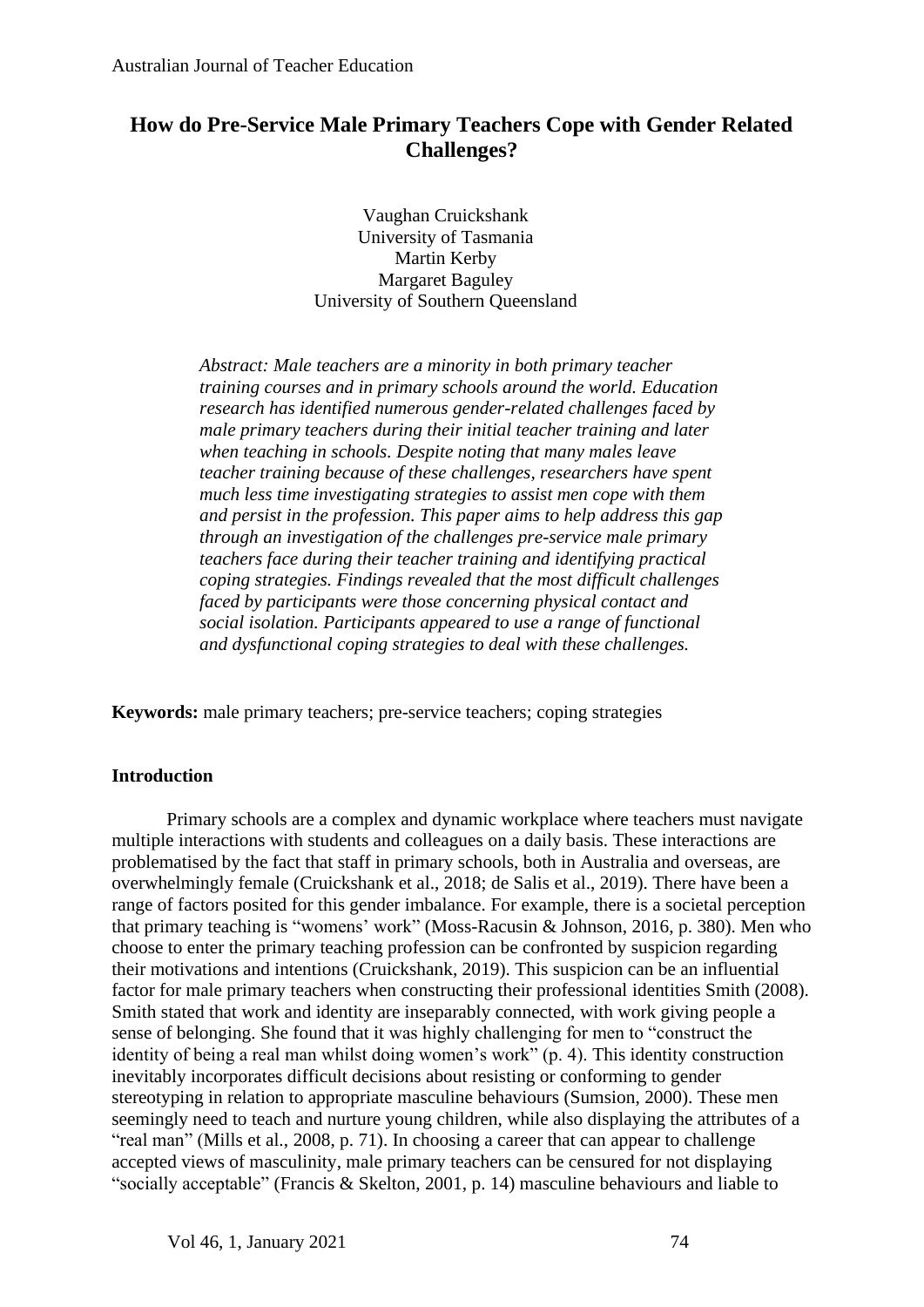suspicion of homosexuality and paedophilia (Gosse, 2011; Smith, 2008). Compulsory police checks for all adults working with young children may have assuaged some of these concerns, yet they remain an issue for many male primary teachers.

Scrutiny and suspicion have made many men reluctant to work with young children, and has contributed to the low, and falling number of male primary teachers (Burn & Pratt-Adams, 2015; Foster & Newman, 2005). The Australian Bureau of Statistics (ABS) reports that the percentage of Australian primary teachers who are male has dropped from 30.24% in 1983 to 18.11% in 2019 (ABS, 2020). This downward trend is also visible in numerous other developed nations such as England, New Zealand and the United States of America (de Salis et al., 2019; Cushman, 2008; Bureau of Labor Statistics, 2013). The falling number of male primary teachers is of concern for key stakeholders such as principals and parents (Cushman, 2008), many of whom believe that more men are required, both in the classroom and in the wider school environment. These stakeholders have cited a variety of reasons why more men are required in primary schools, such as a perceived ability to act as positive male role models and father figures (e.g., Pollitt & Oldfield, 2017) and to make school classrooms more representative of their local communities (e.g., de Salis et al., 2019). Interestingly, some of the reasons posited for greater male participation in primary schools are driven by the perception they are better suited to take on roles such as school disciplinarian (e.g., Palmer, 2020), manual labourer (e.g., Cruickshank et al., 2020), and sports coach (e.g., Burn & Pratt-Adams 2015).

Men who decide to pursue primary teaching may face gender related challenges during their teacher training. These challenges include males having more problems coping with the academic demands of the course (Mulholland & Hansen, 2003; Thornton, 1999), social isolation in female dominated classes (Cruickshank et al., 2015; Xu, 2019), uncertainty surrounding physical contact on school experiences (e.g., Cruickshank, 2019; Gosse, 2011), the potential for sexuality to be questioned (e.g., Jones, 2007; Mills et al., 2008), negative perceptions of male primary teachers in society/media (e.g., Petersen, 2014; Reid, 2019), uncertainty about expectations of male teachers as role models (e.g., Cruickshank et al., 2020; Mills et al., 2008), and discouragement from family (e.g., Erden et al., 2011; Foster & Newman, 2005) and friends (e.g., Mulholland & Hansen, 2003; Pollitt & Oldfield, 2017), often related to the status and salaries of teachers. Cushman (2005) noted that male trainee teachers often had more demanding and time-consuming jobs than their peers in other professions, but the lowest salaries.

Foster and Newman (2005) conducted focus groups with pre-service male primary teachers in the United Kingdom (N=48) and noted that these challenges and lack of support could contribute to what they termed "identity bruising" (p. 341). They also stated that preservice male teachers often receive "knock backs" (p. 346) from colleagues, family, and friends in relation to their career choice. The identification of these challenges indicates that teacher training might offer gender specific challenges which could contribute to the higher proportion of male students dropping out of primary teacher training courses (Warwick et al., 2012). Increased attrition of these male students will also contribute to the low and falling numbers of males teaching in primary schools. An increased focus on the identification of coping strategies and access to specific support structures is a vital step in increasing the number of males training to be primary school teachers and improving retention rates at schools. Hence, this article reports on such a study, specifically through answering the following questions:

- 1. What challenges do pre-service male primary teachers face during their teacher training?
- 2. What coping strategies do they use to deal with these challenges?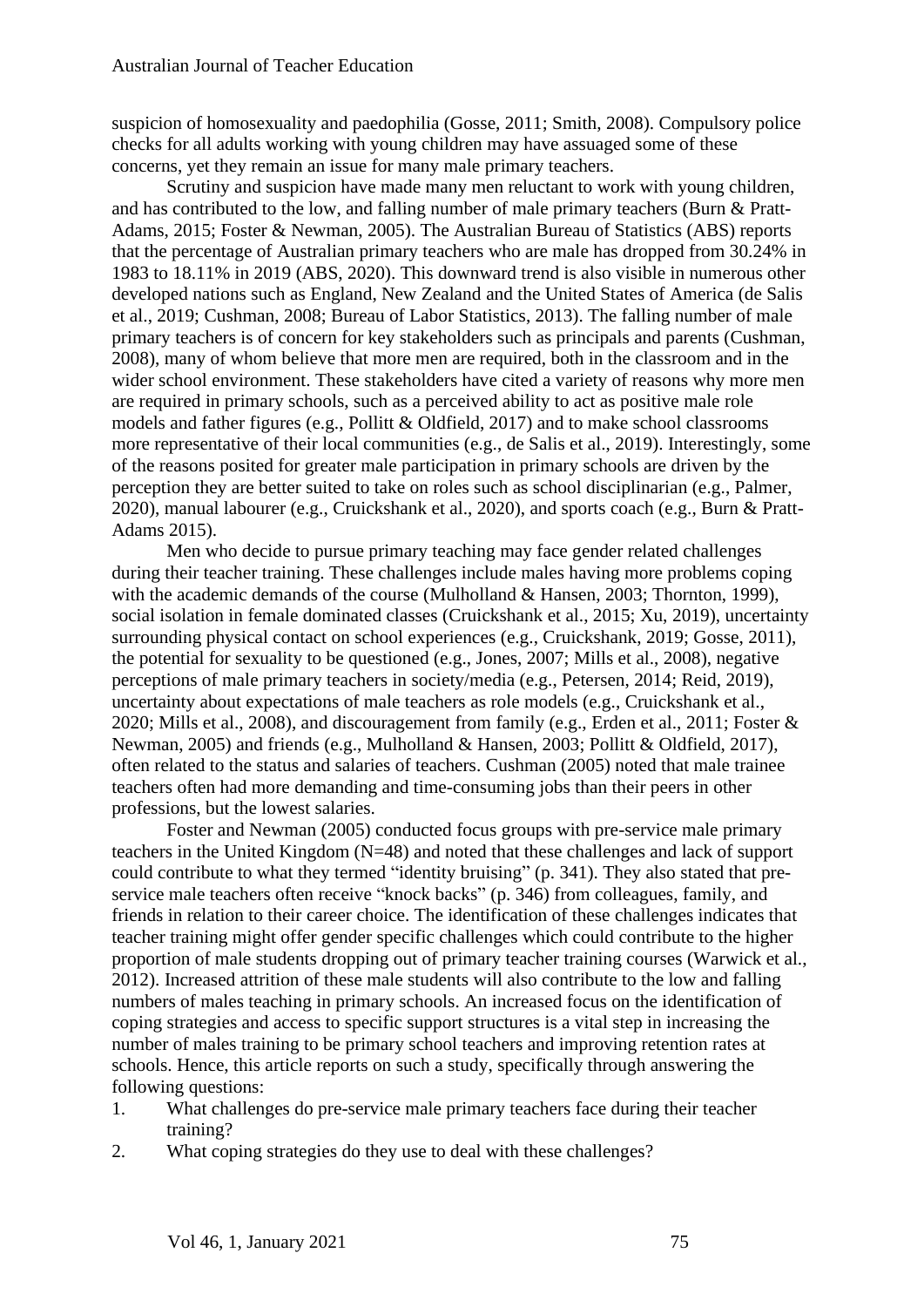#### **Methods Participants**

The participants for this pilot study were pre-service male primary teachers (MPST) enrolled in a four-year Australian university Bachelor of Education (BEd) program and ranged in age from 20-46 (mean age  $= 28$ , SD  $= 0.98$ ). The selective sampling process utilised in this study specifically targeted men as this was a priori male study, and these participants were a convenience sample. Of the 151 potential participants, 45 accessed the survey (11 1st year students, 12 2nd year students, 13 3rd year students, 9 4th year students) and responded to one or more items with 32 completing it. This response rate was deemed acceptable considering the pilot nature of this research (Bond & Fox, 2007).

#### **Procedures**

Participants were contacted through their university email address and invited to complete an anonymous online survey consisting of Likert scale items and open-ended items examining their perceptions of the gender related challenges they faced, and the coping strategies and supports they used to deal with them and persist in their teacher training.

Likert scale items  $(N=14)$  were formulated through a literature review on the topic of pre-service male primary school teachers with a specific focus on the gender related challenges they face. These items were divided into two stems based on prominent themes arising from the literature. These stems were the gender-related challenges male pre-service primary teachers may face during their professional experiences in schools (section A) and the gender-related challenges they may face during their university study (section B). Only challenges that were identified in multiple studies were included. All items were revised by the researcher and an expert panel consisting of a male primary teacher, a male primary school principal, a female English teacher, and three active researchers working at an Australian university Faculty of Education.

All challenges were presented as four-point Likert-scale survey items with the following descriptors '1 = Not a challenge', '2 = Slight challenge', '3 = Moderate challenge', and '4 = Critical challenge'. These descriptors were based on previous education-based surveys (e.g., Anderson & Pickeral, 2000). All items were constructed in a positive direction. Participants were required to rate the Likert-scale items from their perspective as a preservice male primary teacher. Each challenge item was followed by additional questions regarding the coping strategies participants used to deal with the challenge. Participants were also able to add additional challenges and coping strategies at the end of the survey. This 14 item scale has been validated previously (Cruickshank et al., 2015) and yielded a high Cronbach's a value ( $\alpha$  = 0.90) for reliability.

Open ended questions gave participants the opportunity to expand on their Likert scale responses for each challenge item, include examples of their experiences with these challenges, and detail the coping strategies and supports they used to deal with them. All procedures were approved by the Tasmanian Social Science Human Research Ethics Committee (Approval number: H12257) and informed consent was provided by each participant before any data were collected.

#### **The Brief COPE Scale**

The brief COPE scale (Carver, 1997) was developed to assess situational and dispositional coping styles. The brief COPE was used in this study of male primary teachers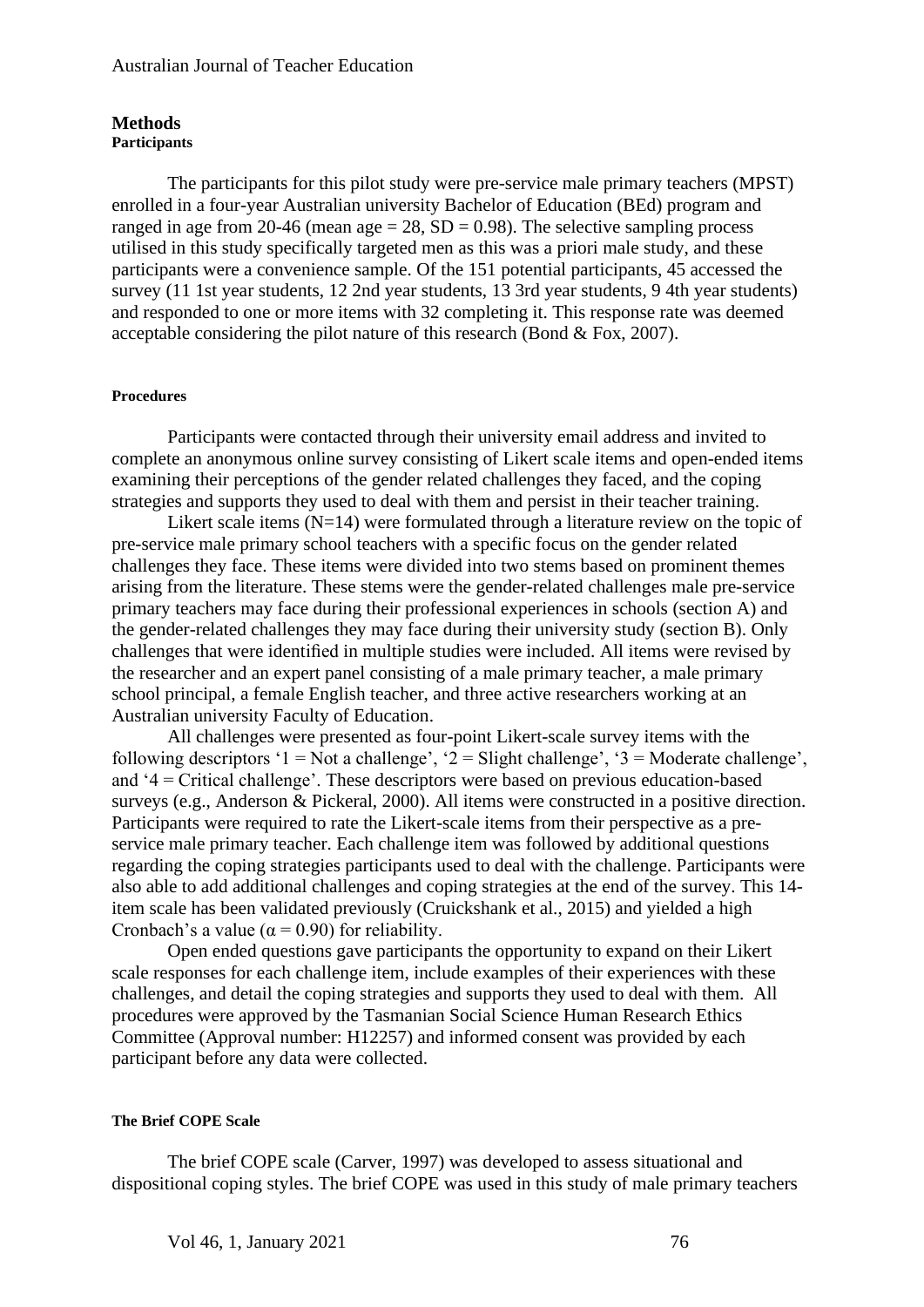because it explicitly distinguishes between functional and dysfunctional coping strategies, has been used previously in educational contexts (e.g., Miyazaki et al., 2008) and has high reliability and validity (Cooper et al., 2008). In the brief COPE inventory (Table 1) Carver (1997) classified coping strategies as being either problem focused, or emotion focused. Problem focused coping is directed at the challenge itself; taking steps to remove it or reduce its impact if it cannot be avoided (Carver & Connor-Smith, 2010); for example, actively planning what steps to take to remove a challenge. Emotion focused coping is aimed at minimising the distress caused by the challenge; for example, making fun of the situation or reframing it to make it appear more positive. Problem and emotion focused coping strategies can also facilitate each other, for example, effective problem focused coping reduces a challenge and therefore also reduces the distress caused by the challenge. The interrelatedness of these strategies makes it more useful to think of them as complementary coping functions rather than as two distinct coping categories.

Within these coping functions it is also important to distinguish between functional, or engagement coping strategies and dysfunctional, or disengagement coping strategies. Carver and Connor-Smith (2010) argue that an awareness of this distinction can determine the success of a strategy. Functional coping includes problem focused coping and some forms of emotion focused coping. It involves dealing directly with the challenge and can include strategies such as support seeking, acceptance, and positive reframing. Dysfunctional coping is aimed at escaping the challenge or related emotions and is often emotion focused because it involves an attempt to escape feelings of distress. These strategies can include avoidance and denial. Disengagement coping is generally ineffective in decreasing distress over the long term, as it does not reduce the challenge's existence or its eventual impact (Najmi & Wegner, 2008). The classification of strategies in this study is primarily aimed at identifying successful, functional coping strategies that can be used by pre-service male primary teachers to help them cope with the gender related challenges they face during their teacher training, both at university and on practicums in schools. Functional problem and emotion-based strategies, along with dysfunctional coping strategies are detailed in Table 1.

#### **Emotion focused strategies**

Acceptance (accepting the reality that it has happened/learning to live with it) Emotional support (getting emotional support/comfort and understanding) Humour (making jokes about it/making fun of the situation) Positive reframing (trying to see it in a different light, make it seem more positive/look for something good in it) Religion (finding comfort in religious or spiritual beliefs/praying or meditating)

#### **Problem focused strategies**

Active coping (concentrating my efforts on doing something about the situation I'm in/taking action to try to make it better) Instrumental support (getting help and advice from other people/trying to get advice or help from others about what to do) Planning (trying to come up with a strategy about what to do/thinking hard about what steps to take)

**Dysfunctional coping strategies**

Behavioral disengagement (giving up trying to deal with it/the attempt to cope)

Denial (saying to myself "this isn't real"/refusing to believe that it has happened)

Self-distraction (turning to work or other activities to take my mind off things/doing something to think about it less) Self-blame (criticizing myself/blaming myself for things that happened)

Substance use (using alcohol or other drugs to make myself feel better/to help me get through it)

Venting (saying things to let unpleasant feelings escape/expressing negative feelings)

**Table 1. Contents of the Brief COPE (Cooper et al., 2008, p. 839).**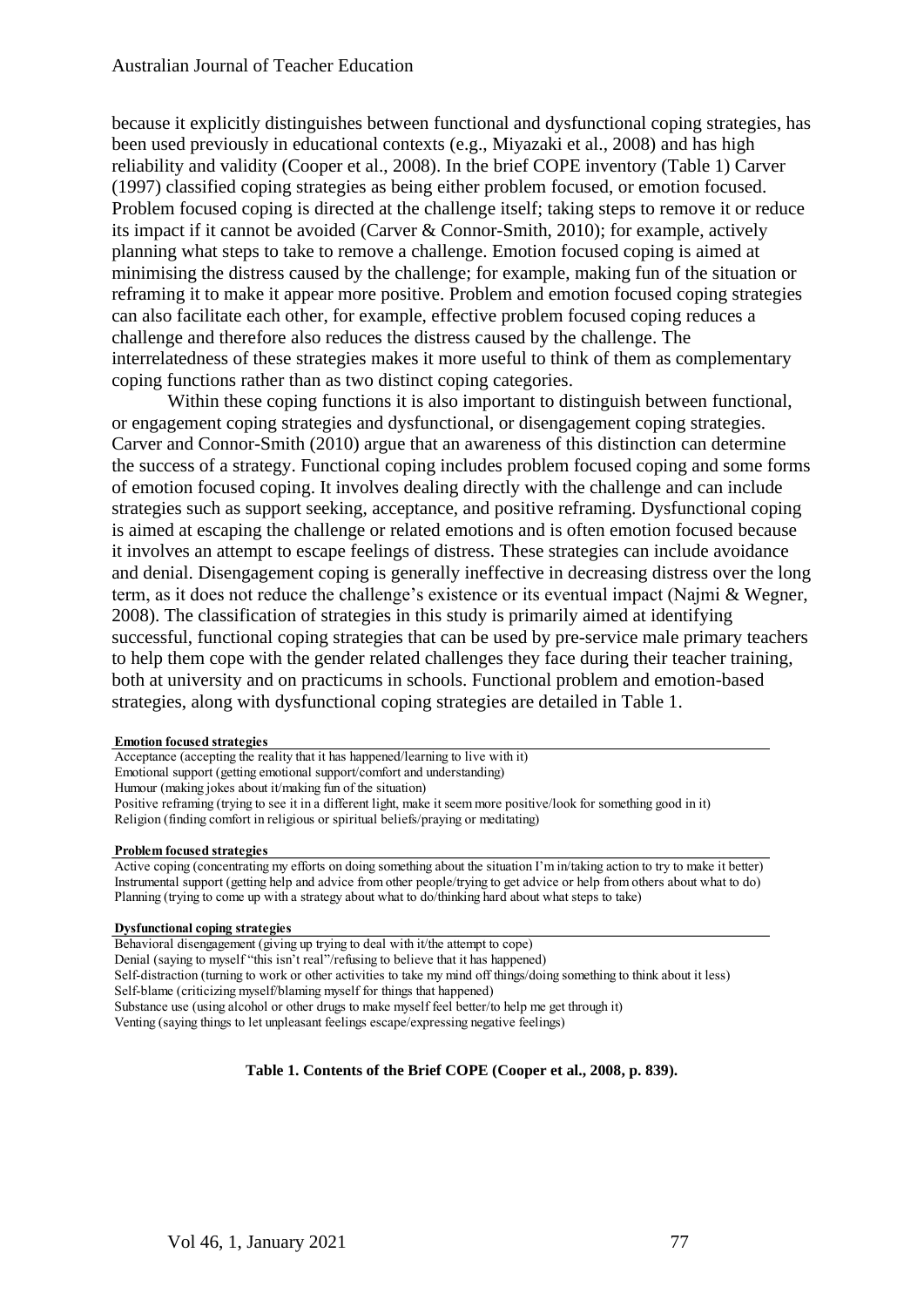#### **Data Analysis**

Descriptive survey data were tabulated using Microsoft Excel to calculate means, standard deviations and frequency counts for each of the challenge items (see Table 2). Qualitative data from the open-ended survey questions were initially coded line by line into key themes by the researcher in both an inductive and deductive manner (Hsieh & Shannon, 2005) before being reviewed by the expert panel described above. The deductive analysis centred on the gendered related challenges identified in previous literature, whereas the inductive analysis allowed for new themes and connections to emerge from the survey data. The data were scanned for themes and relationships among initial categories. Data were then coded to relate key concepts and categories to each other, and then then compared to the categories contained in the brief COPE (Table 1) to analyse the functionality of coping strategies. These themes were modified and refined through the data analysis process (Dagkas et al., 2011) as the researcher and expert panel discussed and agreed on coding. All coding and analysis were done using the NVivo software package (Version 10).

### **Results**

Descriptive data analysis showed that the participants perceived challenges concerning physical contact  $(X = 2.29 + (-0.99)$  as the most difficult challenges they faced during professional experience in schools, and social isolation  $(X = 1.89 \pm 1.10)$  as the most difficult challenges they faced during their university study (Table 2). Uncertainty surrounding physical contact was clearly the most difficult challenge faced by participants, with 76% recognizing it as a challenge.

| Section A: All items started with the stem "As a pre-service male primary school classroom teacher have you experienced any |    |      |                                      |                    |
|-----------------------------------------------------------------------------------------------------------------------------|----|------|--------------------------------------|--------------------|
| challenges during your professional experience in regards to:"                                                              |    |      |                                      |                    |
| Item Item wording                                                                                                           | n  |      |                                      | Recognised as      |
|                                                                                                                             |    |      |                                      | challenge (%)      |
| 1 Uncertainty surrounding making physical contact with students                                                             | 45 | 2.29 | 0.99                                 | 76                 |
| 2 Difficulties with your colleague teachers in regards to your gender                                                       | 43 | 1.30 | 0.60                                 | 23                 |
| 3 Difficulties with other teachers at professional experience schools in regards to your                                    | 43 | 1.29 | $0.51$ 27                            |                    |
| 4 Difficulties with school parents in regards to your gender                                                                | 43 |      | $0.55$ 23                            |                    |
| 5 Uncertainty about potential expectations of male teachers being role models                                               | 43 | 1.63 | 0.85                                 | 40                 |
|                                                                                                                             |    |      |                                      |                    |
| Section B: All items started with the stem "As a male Bachelor of Education (Primary) student have you experienced any      |    |      |                                      |                    |
| gender related challenges during your university study in regards to:"                                                      |    |      |                                      |                    |
| Item   Item wording                                                                                                         | n  |      |                                      | Recognised as      |
|                                                                                                                             |    |      |                                      | challenge (%)      |
| 6 University work (e.g., lesson planning, academic writing, academic language)                                              | 39 | 1.33 | 0.62                                 | 26                 |
| 7 Discouragement from your family about training to be a primary school teacher                                             | 38 | 1.34 | 0.81                                 | 18                 |
| 8 Discouragement from your friends about training to be a primary school teacher                                            | 36 | 1.33 | 0.83                                 | 17                 |
| 9 Discouragement from your former high school/college teachers about training to be                                         | 37 |      | $0.63$ 14                            |                    |
| a primary school teacher                                                                                                    |    |      |                                      |                    |
| 10 Being discouraged by perceptions of male primary teachers in society/media                                               | 37 |      | 1.02 46                              |                    |
| 11 The potential for your motives and sexuality to be questioned                                                            | 37 | 1.62 | 1.01 32                              |                    |
| 12 Feeling isolated in typically female dominated lectures and tutorials                                                    | 37 |      | 1.10                                 | 49                 |
| 13 Dealing with issues of masculinity as you approach working in a profession that is                                       | 37 |      | 0.93                                 | 22                 |
| numerically dominated by women                                                                                              |    |      |                                      |                    |
| 14 Not being comfortable/not knowing who to ask for help in regards to gender related                                       | 36 | 1.47 | 0.88                                 | 28                 |
|                                                                                                                             |    |      | 1.28<br>1.22<br>1.73<br>1.89<br>1.43 | Mean SD<br>Mean SD |

Section A: All items started with the stem "As a pre-service male primary school classroom teacher have you experienced any

#### **Table 2. Survey Items and Descriptive Statistics.**

Notes: n, number of participants who responded to item; recognised as challenge, percentage of participants who rated the item as a 'slight', 'moderate' or 'severe' challenge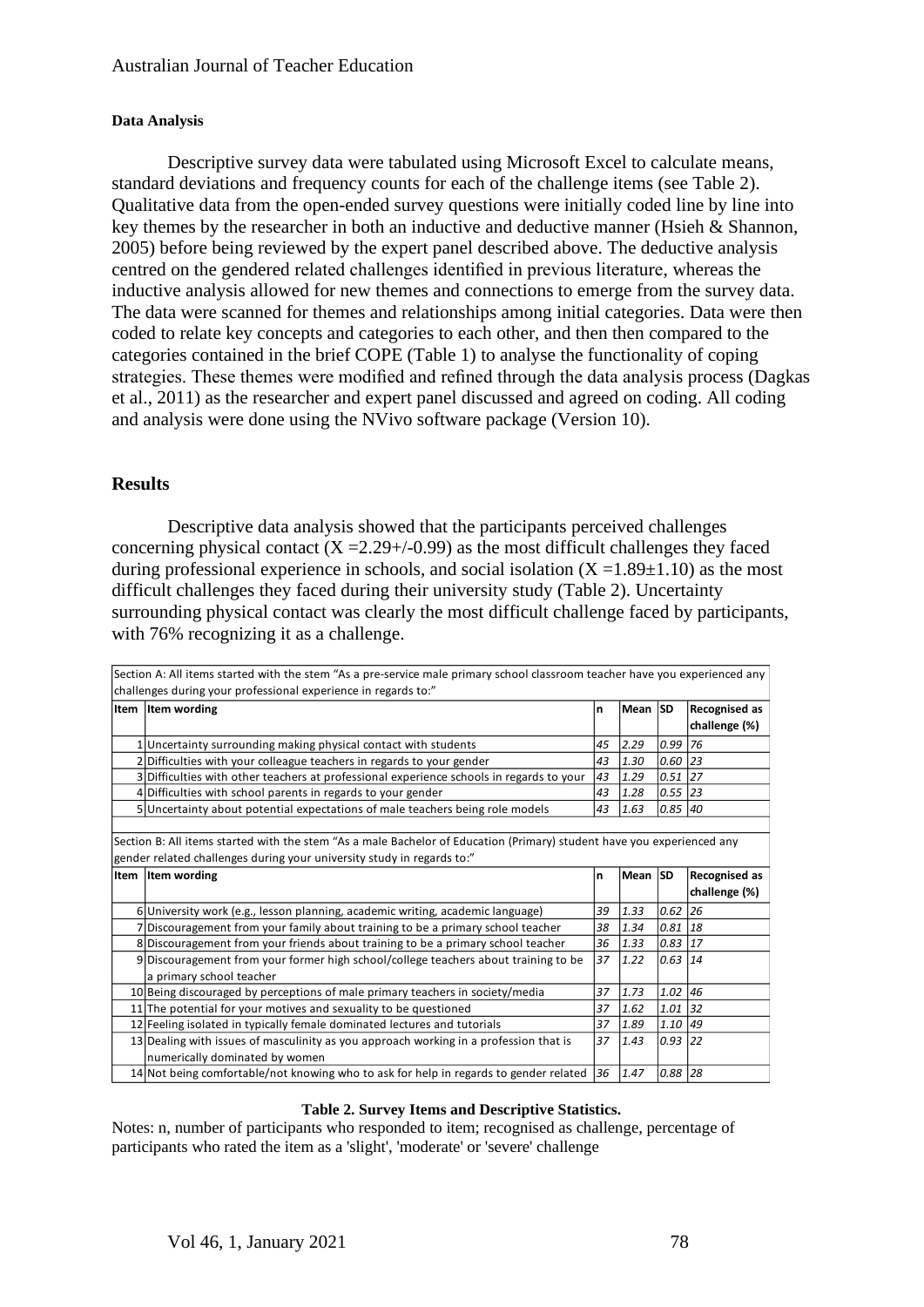#### **Findings and Discussion**

The following discussion will focus on the most difficult challenge participants faced in the school (uncertainty surrounding physical contact) and university (social isolation) contexts, as well as the coping strategies pre-service male primary teachers can use to cope with them. Analysis of qualitative data resulted in another challenge being added to the discussion. It appeared that many participants had conflated the challenges concerning role modelling, negative perceptions and the questioning of their motives and sexuality. The difficulties encapsulated in this conflated challenge was clearly a concern for participants in this study given the extensive written responses which indicated that they were aware of them as concerns and desired coping strategies to deal with them.

#### **Physical Contact**

Fear and uncertainty surrounding physical contact can be a substantial challenge for male primary teachers. Numerous studies (e.g., Cruickshank, 2016; Burn & Pratt-Adams, 2015) have noted that men are troubled by this issue and fearful of the potential career ending implications of being accused of making inappropriate physical contact. For pre-service male primary teachers, this challenge is often most evident during their practicum experiences in schools when they are interacting with young students:

*I believe, as does my wife, who is also a primary school teacher, that there is a perception in society that it's ok that a female teacher hug or make contact to console a student, while a male teacher could not. I believe it's not fair that this perception exists. On my last professional experience, I worked with a student who was on the autism spectrum. Many times, I needed to place my hand on his back to get him to move along. It was always on my mind that maybe I wasn't allowed to do this. I overcame this situation by discussing it with my colleague teacher who was female, and she had no issues and was a real help for me as she said this is what she needed to do at times (Participant 8, 1st year MPST). I found the responsibility of changing a child with incontinence issues quite an uncomfortable experience, as I was not familiar with what was required/allowed. I sought advice from my colleague teacher (a female) who informed me what to do in that situation and it ceased to be an issue for me (Participant 14, 4th year MPST).*

These participants described their perception of a gendered double standard in terms of what was acceptable physical contact for male and female teachers to make with their students. These comments are consistent with previous research (e.g., Mulholland & Hansen, 2003; Xu, 2019) that noted pre-service male primary teacher believed they were under more scrutiny than their female colleagues when interacting with young children. These double standards have also been identified previously by practicing male primary teachers (e.g., Cruickshank, 2019; Cushman, 2005) and can make for challenging working conditions for men in schools. Participants indicated that they had been able to ask their colleague (supervising) teacher for advice in these situations. Despite these colleagues being female and potentially seeing this issue as less of a challenge, their advice and reassurance appear to have been of substantial assistance to participants in the absence of more proactive support from the school. Participants asking for and receiving support from their colleagues is a form of instrumental support, which is a functional problem focused coping strategy (Carver, 1997). This support appeared to be an important contributor to participants' abilities to cope with these double standards and the challenges caused by them.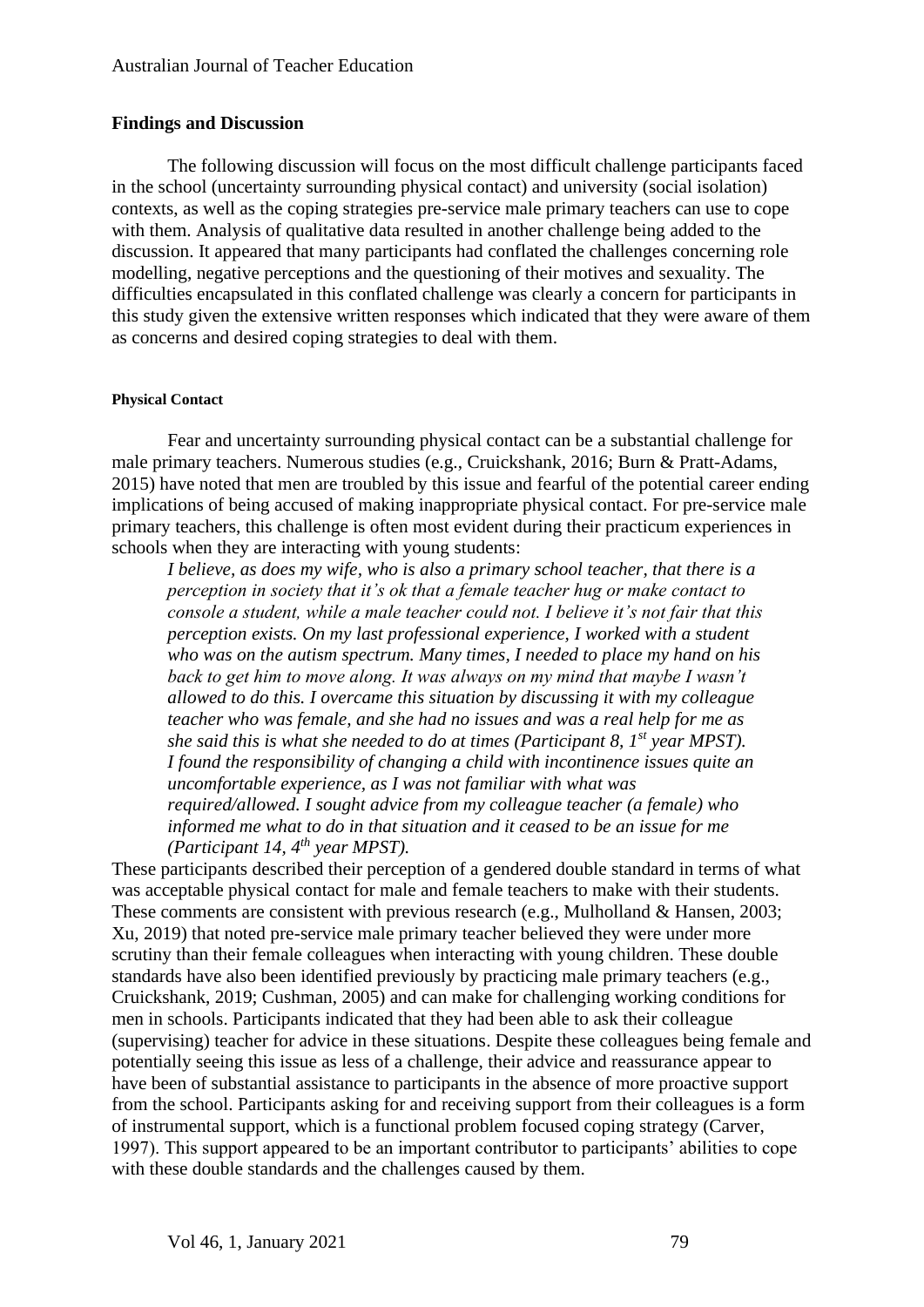The gendered double standards described previously can result in male teachers being very fearful of being accused of making inappropriate contact. This fear and resultant selfprotection mindset have been noted by previous research (e.g., Bullough, 2015) on male primary teachers, and was also described by some participants in this study;

*I ensure I am never alone with a student and do not touch students at all. I also speak with both female and male colleagues and observing their interaction with children (Participant 17, 4th year MPST).*

*I take care to never be on my own with child and move into public places to talk to students. I also ask female colleague teachers for advice on this topic, as I have never had a male colleague teacher or even a male teacher in one of my prac schools (Participant 31, 3rd year MPST).*

These comments revealed that some participants avoid physical contact entirely, whereas others actively avoided situations that required them to make physical contact with, or even talk to, a student when no witnesses were present. These findings echoed previous statements on self-protection from practicing male primary teachers (e.g., Ashcraft & Sevier, 2006, Cruickshank, 2016). While moving to a public place to converse with students may appear to be a defensive strategy born of fear, it nevertheless can be considered active coping, which is a functional coping strategy (Carver, 1997). Participants avoided one on one situations with students because no witnesses meant no support or corroboration of their story in the event of an accusation. They also learnt vicariously through observing how their colleagues behaved in similar situations. These responses again highlight how important the support of colleagues, particularly females, was to participants' abilities to cope with fear and uncertainty surrounding physical contact.

Pre-service male primary teachers' fear and uncertainty surrounding physical contact can vary depending on the age of their students. Pollitt and Oldfield (2017) noted pre-service male primary teachers who believed that physical interaction decreased with student age. Participants in this study made similar observations;

*I have only experienced a concern for my level of physical contact (e.g., comfort hugs, hand holding) when working with early childhood students, it has never arisen when working with upper primary as these older students generally want less comforting (Participant 2, 3rd year MPST).*

*I am happy to give a kinder kid a hug if they are upset but I would not do the same with upper primary students, especially girls. I think that would be inappropriate (Participant 18, 2nd year MPST).*

These comments suggested that there was a perceived difference between making physical contact with an older upper primary student and a younger early childhood student. This difference might be because a comforting hug for a five-year-old is seen as more socially acceptable and innocent than a similar act with a more mature pre-teen (Cruickshank, 2020a). While these comments indicate that age is an important consideration for men working in primary schools, they appear to disagree on which age group is more problematic to work with. Younger students require more physical contact, yet this contact is seen as more acceptable. Conversely, older students require less physical contact, yet any contact could be seen as less acceptable and riskier for men fearful of accusations of inappropriate contact. This issue requires more detailed investigation than data from this study allows. What is consistent throughout responses in relation to physical contact is participants' fear. Participant comments were predominantly focused on protecting themselves from negative perceptions and legal issues rather than the value of physical contact for comforting students and building rapport. While this is disappointing, it is unsurprising given the high profile of "law and order" stories focused on male teachers, their sensationalised material and "the power of the media to negatively impact careers" (Reid, 2019, p. 48). Narratives pertaining to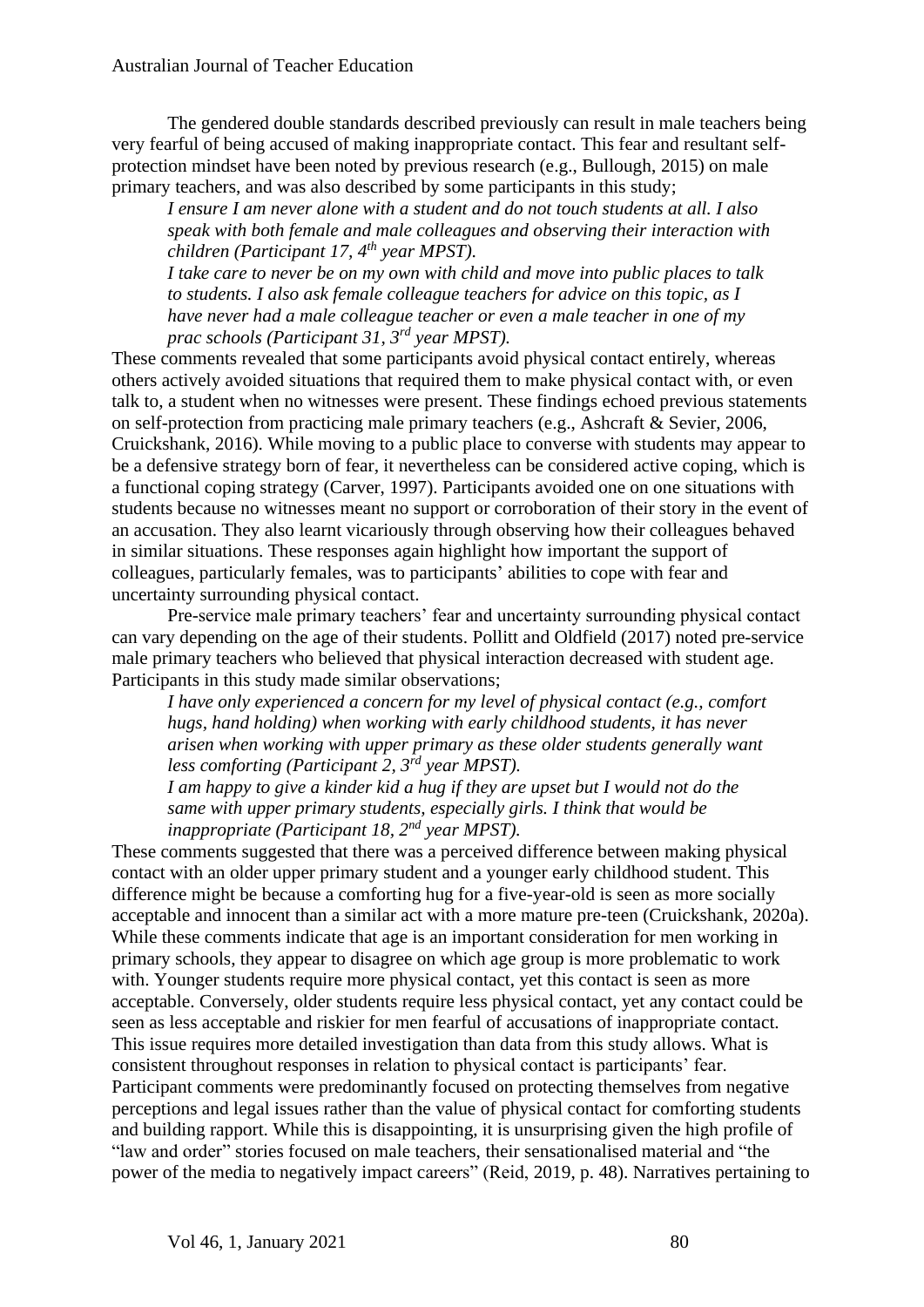how male primary teachers navigate encounters where physical contact may occur illustrate how fear and uncertainty underpin this challenge.

#### **Social Isolation**

Primary teaching has traditionally been a female dominated profession. The minority status of male primary teachers can result in them feeling a "profound sense of isolation" (Ashcraft & Sevier, 2006, p. 131) within numerically female-dominated schools. These feelings of isolation have also been noted in pre-service male primary teachers (Russo & Feder, 2001; Xu, 2019). Several participants in this study made similar comments about their university classes;

*It takes time to realize how to behave within a group of females. I feel I need to sort of be withdrawn so that my female classmates do not feel too threatened by a man in 'their area' and will accept me (Participant 4, 4th year MPST). I make my presence as subtle as possible until contributions need to be made. This can be challenging as lecturers often asked me for the 'male perspective' on issues (Participant 30, 1st year MPST).*

*As a male, I have really had to make the effort to be friendly and helpful, so I am accepted socially. All the females seem to be accepted automatically (Participant 33, 2nd year MPST).* 

Participants indicated that they were very aware of their minority status and consequently acted in a way that they thought their female classmates would find acceptable, or perhaps, least objectionable. This selective introversion could be characterised as a functional active coping strategy (Carver, 1997) even though some participants felt compelled to adjust their behaviour to integrate at both a professional and personal level. Men being singled out in class to give their opinions on issues appeared to add to the difficulty of this situation. Preservice male primary teachers dealing with the paradox of being simultaneously on centre stage, and on the periphery, has been noted by previous researchers (e.g., Foster & Newman, 2005; Thornton & Bricheno, 2006; Xu, 2019), and suggests an even more complex experience.

In response to their sense of isolation, participants made deliberate and focused efforts to be friendly and helpful when interacting with their classmates. While the appropriateness of such an approach is hardly confined to men, Pollitt and Oldfield (2017) similarly noted that being sociable and comfortable interacting with female classmates could assist men coping with social isolation. Their research suggests men could benefit from exhibiting a more outgoing personality. This finding differs from the comments some participants in this study who instead choose to withdraw socially in a manner destined to increase their sense of isolation. This lack of agreement again highlights the challenges pre-service male primary teachers face, and the difficulties they encounter as they try to develop effective coping strategies.

Pre-service male primary teachers experiencing social isolation in their university classes can consider increasing their interaction with the other men in their course. This approach has been noted by previous research (e.g., Mulholland & Hansen, 2003) and was mentioned by participants in this study;

*I form friendships with other students (particularly male students) and just getting on with things (Participant 1, 2nd year MPST).*

*I don't use any strategies to overcome this [social isolation] challenge; I just do units online instead and talk to other male teachers when I can (Participant 5, 1 st year MPST).*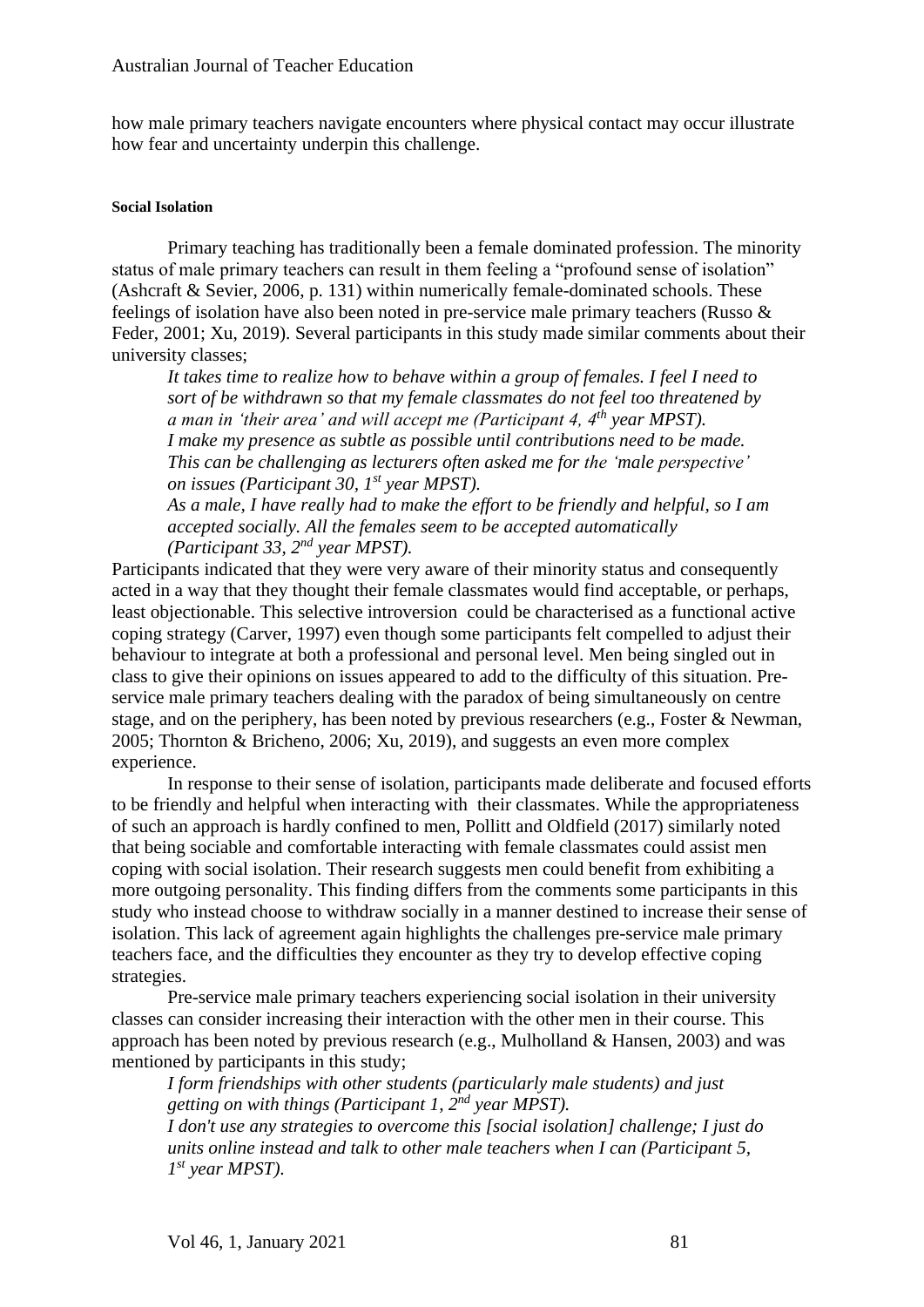Previous research (e.g., Thornton & Bricheno, 2006) has noted pre-service male primary teachers congregating together to reduce their social isolation. This strategy was also employed by many of the participants in this study. While these coping strategies could be classified as functional strategies such as acceptance and active coping (Carver, 1997), in separating themselves from most of their classmates, at some level it could be equally characterised as the dysfunctional coping strategy (Carver, 1997) of avoidance. Although some of the participants studied online, they were required to complete four professional experiences in schools as a part of their degree. In the highly feminised environment of Australian primary schools, they would then have been compelled to engage with female staff, students and parents, both on practicum and later after gaining a teacher position after graduation. Therefore, they are better advised to adopt coping strategies that are less focused on avoidance and more focused on building positive professional relationships with all of their colleagues.

In addition to their isolation in university classes, numerous participants commented on their perceived isolation during their placements in schools;

*In a staff of predominantly females talking about female interests there was a bit of discomfort having a male in the staff room. I had an informal chat with the only other male teacher as to the issues, complications and perceptions of other staff members. I wish I knew more experienced male teachers I could talk to about stuff like this (Participant 10, 2nd year MPST).*

*The staffroom teacher conversations can be quite feminine and isolating for a male to engage in. I used to go and have a chat to the groundsman as he was the only other male at school. The female principal was supportive as well (Participant 29, 1st year MPST).*

Teachers' interests and preferred conversation topics are likely to vary as much within genders as across genders, yet these participant responses align with the findings of previous research on practicing male primary teachers (e.g., Ashcraft & Sevier, 2006; Cruickshank, 2020b; Burns & Pratt-Adams, 2015) in relation to staffroom conversation topics. Conversations focused on 'female interests' were hardly surprising considering most staff members were female, yet this situation did appear to contribute to participants' perceptions of social isolation. Participants indicated they were able to cope with social isolation on their school experiences through the support of male teachers and school leaders. Participants asking for and receiving support from school leaders and other men is a form of instrumental support. Instrumental support is a functional problem focused coping strategy (Carver, 1997) and has been used by practicing male primary teachers (Cruickshank, 2016). This strategy could also be perceived as a self-isolating behaviour that only exacerbates their situation. This interpretation aligns with Smith's (2008) finding that male primary teachers both exclude themselves from social situations and feel excluded from them. These behaviours could be seen as self-distraction. Carver (1997) defines self-distraction as turning to work or other activities to reduce the focus on another issue. These dysfunctional coping strategies might remove male primary teachers from uncomfortable staffroom interactions but would also deny them the opportunity to build relationships with their colleagues that would reduce this discomfort. Despite the potential negatives of these strategies, they did appear to help some participants cope with the social isolation they experienced in their schools.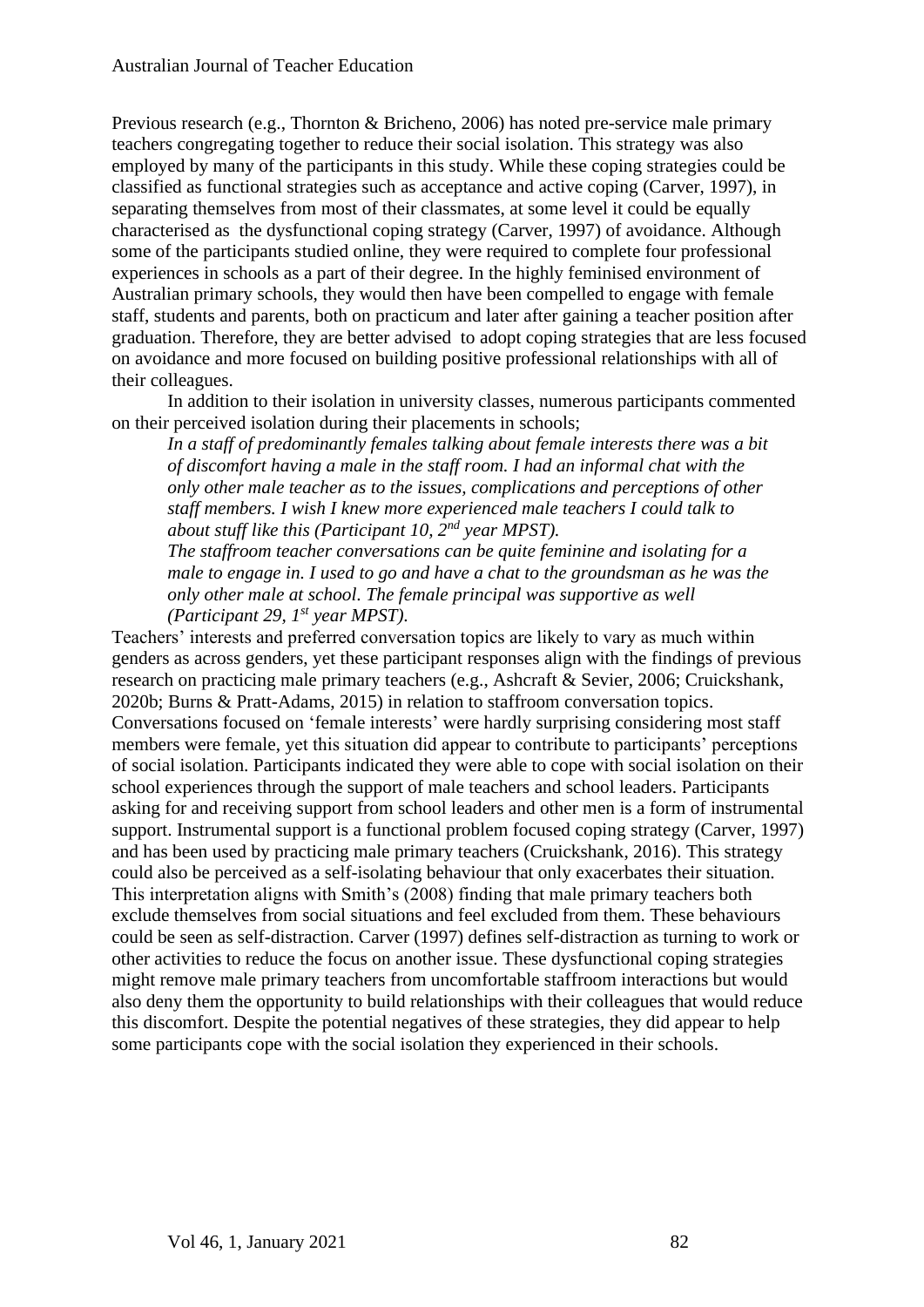#### **Negative Media/Societal Perceptions**

A societal perception that primary teaching is a female profession continues to influence the number of men who choose to enter and remain in the profession. Studies such as Moosa and Bhana (2020) have identified the media as being "an influential factor in fuelling scepticism about men who aspire to teach young children" (p. 5). Previous research (e.g., Gosse, 2011; Smith, 2008) has also suggested that male primary teachers must deal with societal suspicions of being gay because they have chosen to work in a profession deemed to be a woman's domain, and/or being paedophiles because of their choice to work with children. Although no participants made explicit references to suspicions of homosexuality or paedophilia, their answers suggested they were aware of these perceptions and the resultant negative media portrayals that have been noted by pre-service male primary teachers previously (e.g., Pollitt & Oldfield, 2017, Thornton & Bricheno, 2008). Participants indicated that they used several strategies to avoid being viewed in this way;

*I am very aware of the negative perceptions in the media about men working with young children. I work hard to be noticed as a positive role model who will have a positive influence on students. I volunteer with several organizations, and always encourage my classmates and try to be a good team member who sets and maintains high standards in my work (Participant 3, 4th year MPST). Being whole-heartedly committed to completing my studies in an enthusiastic manner and being a positive male role model. I think this is the best way to convince others that I am suited to primary teaching (Participant 17, 1st year MPST).*

*You just have to show yourself to be macho or blokey just to people think you're not a creep (Participant 29, 3rd year MPST).*

All teaching staff should aim to be positive role models for their students (Warin, 2019). However, these comments revealed that participants were actively engaged in creating a teacher identity that was consistent with their perception of the 'right kind' of man to be a primary teacher. Pre-service male teachers have previously stated that this kind of man must exhibit the "right mix of characteristics" (Jones, 2007, p. 191). Jones noted these characteristics are those traditionally associated with men, such being firm but fair disciplinarians; good at and interested in sports; and have a good sense of humour. These characteristics have also been identified by male and female pre-service teachers more recently (de Salis et al., 2019). Fear of being viewed negatively, and therefore dangerous to children, appeared to have influenced some participants in this study to exhibit traditional masculine behaviour. While some researchers (e.g., Cushman, 2008; Warin, 2019) have advocated for male role models who can display a range of different masculinities, the breadth of opinion in these and other studies highlight the assistance that male teachers require in developing strategies to approach this challenge, as many are fearful of being perceived as displaying the wrong kind of masculinity.

Like the isolation challenge above, participants also referred to their professional experience placements in schools when describing their coping strategies. These strategies again focused on developing positive relationships with relevant stakeholders;

*I guess I just try to do a good job and build positive relationships with my students and their parents etc. If I do a good job then, in time I guess this will improve these perceptions within my school community which is a positive start (Participant 9, 3rd year MPST).*

*I just focus on building relationship with parents, so they know me and hopefully see me differently to those negative perceptions of male primary teachers more generally (Participant 16, 2nd year MPST).*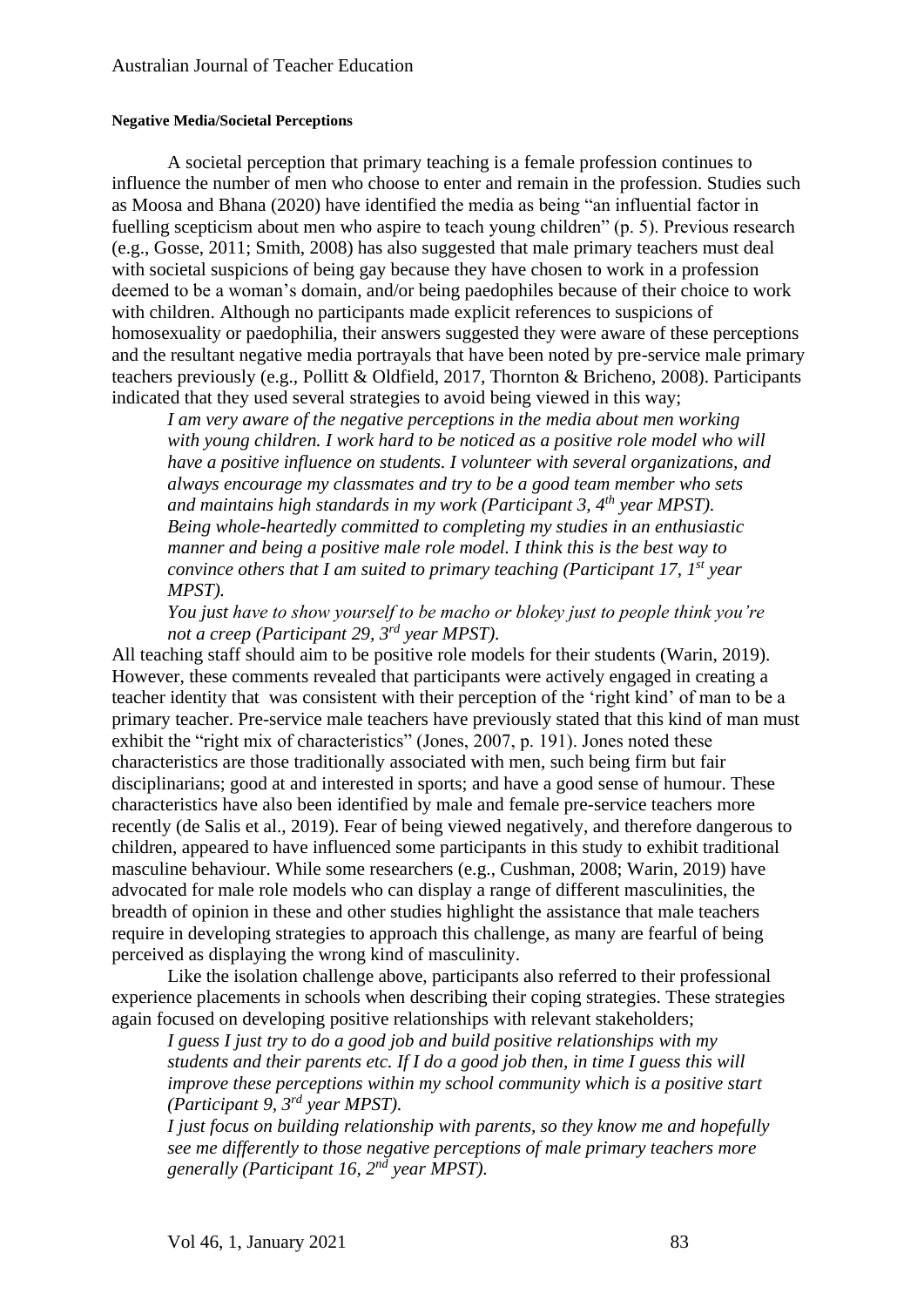*I talked to an experienced teacher who is a personal friend. He just told me to do my best and I would become accepted in my school and these negative media perceptions would be less of an issue (Participant 20, 1st year MPST).*

As participants were unable to change societal perceptions of male primary teachers themselves, it appeared that the strategy many had adopted was to try to improve these perceptions within their own schools. The importance of male primary teachers gaining acceptance from the parents of their students has been noted by previous research on male primary teachers (e.g., Cruickshank, 2016; Mills et al., 2008; Thornton & Bricheno, 2008), and can be considered active coping, which is a functional coping strategy (Carver, 1997). These comments indicated that participants in this study deliberately sought to build rapport with parents, and that they believed that this would make their job easier long term. It appeared that participants believed that the development of this trust and rapport would make them less vulnerable to false accusations of inappropriate behaviour and ensure that their school community viewed them as different to the high-profile paedophiles seen in the media. While building rapport is important for all teachers, previous research (e.g., Petersen, 2014) has suggested than men are more likely to be perceived negatively for working with young children. These findings suggest that male teachers in particular, should be encouraged to build trust and rapport within their school communities as quickly as possible.

#### **Conclusion**

Participants in this study acknowledged the gender related challenges they faced during their teacher training and detailed the coping strategies they used to deal with them. Despite the self-reported abilities of participants to cope with these challenges, some of the strategies they used could be characterised as dysfunctional, as they appear to be more about avoiding challenges than dealing with them. Research (e.g., Najmi & Wegner, 2008) has suggested this dysfunctional approach is unlikely to be a successful long-term strategy as it does not reduce the existence or eventual impact of challenges. Future research could consider investigating how pre-service male primary teachers can be encouraged to utilise more functional coping strategies.

Caution is necessary when considering these findings given that this pilot study had a small sample of selected participants from one Australian university. Increasing the number and variety of participants, as well as the addition of follow up interviews should be considered by future researchers. This approach could increase the diversity and depth of perceptions of the gender related challenges faced by pre-service male primary teachers, and the coping strategies they can use to deal with them. Although all teachers could be helped by a more positive depiction in the media (MacDonald & Cruickshank, 2017), schools and universities might need to take on a more proactive role in helping men deal with the gender related challenges they face in their profession. Previous research on pre-service male primary teachers (e.g., Moyles & Cavendish, 2001) has noted they are less likely than their female colleagues to ask for help. Proactive university strategies such as male only support groups have been effective previously (e.g., Warwick et al., 2012) and could be considered by other teacher training institutions struggling with the retention of male students.

Schools and universities might need to be more proactive in responding to the particular demands of male primary school teachers. Participants indicated that engaging in informal question and answer sessions with experienced male primary school teachers would be their preferred coping strategy for dealing with gender related challenges. This finding aligns with previous research (e.g., Thornton & Bricheno, 2006; Warwick et al., 2012). However, as the gender imbalance in schools limits these opportunities, participants engaged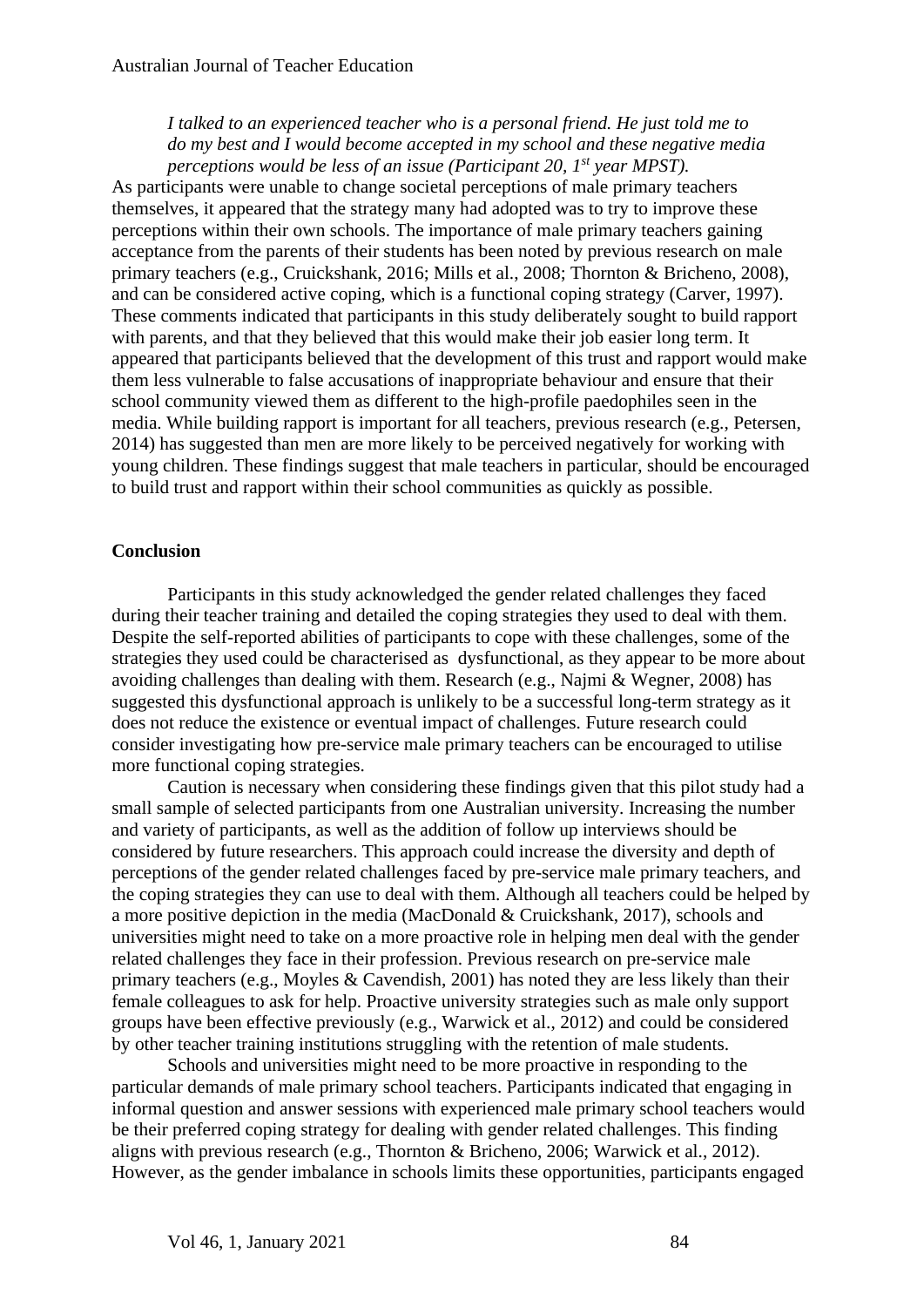with experienced female colleagues as well as using other coping strategies and supports to help them deal with the gender related challenges they face in their teacher training. If schools and universities do not have experienced male staff that can mentor younger male teachers, they might need proactively facilitate this occurrence. This could involve male teachers attending conferences and building local male teacher support networks, and the employment of retired male primary teachers to act as mentors. If more experienced male teachers can be retained within the profession to act as mentors, younger men might be able to develop successful coping strategies for the gender related challenges they face, and consequently persist in the profession. In time they could act as mentors for the next wave of new male teachers and contribute to the increased retention of men in primary schools.

## **References**

- Anderson, J., & Pickeral, T. (2000). Challenges and strategies for success with servicelearning in pre service teacher education. *NSEE Quarterly, 25*(3), 7-22.
- Ashcraft, C., & Sevier, B. (2006). Gender will find a way: Exploring how male elementary teachers make sense of their experiences and responsibilities. *Contemporary Issues in Early Childhood, 7*(2), 130-145. <https://doi.org/10.2304/ciec.2006.7.2.130>
- Australian Bureau of Statistics. (2019). *Schools Australia series*. Australian Bureau of Statistics. [https://www.abs.gov.au/ausstats/abs@.nsf/mf/4221.0.](https://www.abs.gov.au/ausstats/abs@.nsf/mf/4221.0)
- Bond, T., & Fox, C. (2007). *Applying the Rasch model: Fundamental measurement in the human sciences*. Lawrence Erlbaum.
- Bullough, R. V. (2015). Differences? Similarities? Male teacher, female teacher: An instrumental case study of teaching in a Head Start classroom. *Teaching and Teacher Education, 47*(3), 13-21. <https://doi.org/10.1016/j.tate.2014.12.001>
- Bureau of Labor Statistics. (2013). 2013 BLS current population study. [http://www.menteach.org/resources/data\\_about\\_men\\_teachers](http://www.menteach.org/resources/data_about_men_teachers)
- Burn, E., & Pratt-Adams, S. (2015). *Men teaching children 3-11: Dismantling gender barriers*. Bloomsbury.
- Carver, C. S. (1997). You want to measure coping but your protocol is too long: Consider the brief cope. *International Journal of Behavioral Medicine, 4*(1), 92-100. [https://doi.org/10.1207/s15327558ijbm0401\\_6](https://doi.org/10.1207/s15327558ijbm0401_6)
- Carver, C. S., & Connor-Smith, J. (2010). Personality and coping. *Annual Review of Psychology, 61*, 679-704. <https://doi.org/10.1146/annurev.psych.093008.100352>
- Cooper, C., Katona, C., & Livingston, G. (2008). Validity and reliability of the brief COPE in carers of people with dementia: The LASER-AD Study. *The Journal of Nervous and Mental Disease, 196*(11), 838-843. <https://doi.org/10.1097/NMD.0b013e31818b504c>
- Cruickshank, V. (2016). *The challenges faced by male primary teachers*. Doctoral thesis, University of Tasmania.<https://eprints.utas.edu.au/23795/>
- Cruickshank, V. (2019). Male primary teachers' fear and uncertainty surrounding physical contact. *Education 3-13, 47*(2), 247-257. <https://doi.org/10.1080/03004279.2018.1434221>
- Cruickshank, V. (2020a). Appropriate physical contact: The alignment of policy and male primary teacher perceptions. *Issues in Educational Research, 30*(2), 473-492.
- Cruickshank, V. (2020b). How do Australian male primary teachers cope with social isolation in their schools? *Education 3-13, 48*(6), 690-703. <https://doi.org/10.1080/03004279.2019.1645191>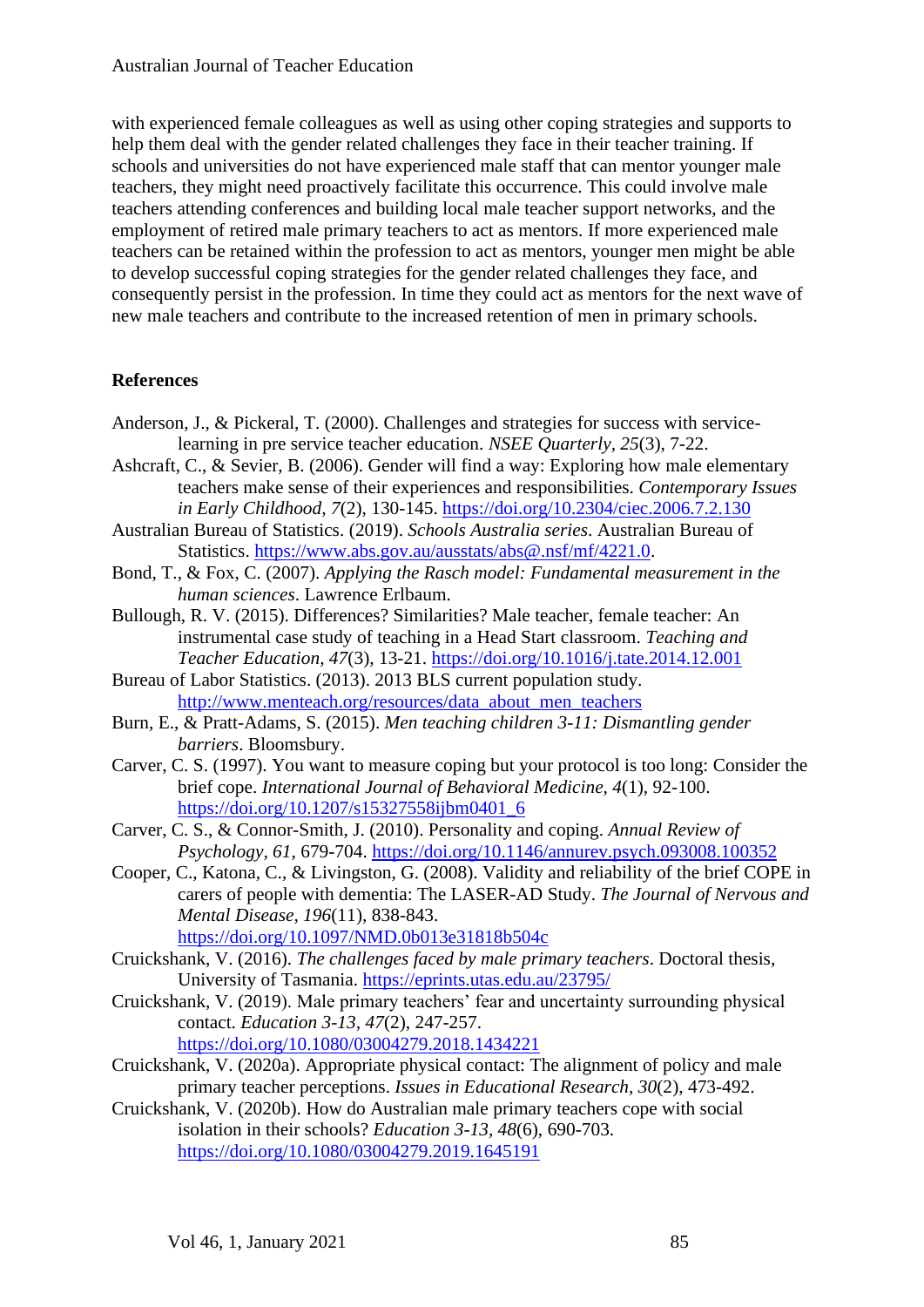- Cruickshank, V., Pedersen, S., Hill, A., & Callingham, R. (2015). Construction and validation of a survey instrument to determine the gender-related challenges faced by pre-service male primary teachers. *International Journal of Research & Method in Education, 38*(2), 184-199. <https://doi.org/10.1080/1743727X.2014.914165>
- Cruickshank, V., Pedersen, S., Cooley, P. D. & Hill, A. (2018). Towards a measure of gender-related challenges faced by male primary teachers. *Australian Journal of Education, 62*(1), 49-60. <https://doi.org/10.1177/0004944117751440>

Cruickshank, V., Pedersen, S., Cooley, D. & Hill, A. (2020). How do male primary teachers negotiate expectations to perform gendered roles in their schools? *Australian Educational Researcher, 47*, 307-322. <https://doi.org/10.1007/s13384-019-00337-z>

- Cushman, P. (2005). Let's hear it from the males: Issues facing male primary school teachers. *Teaching and Teacher Education, 21*(3), 227-240. <https://doi.org/10.1016/j.tate.2005.01.012>
- Cushman, P. (2007). The male teacher shortage: A synthesis of research and worldwide strategies for addressing the shortage. *KEDI Journal of Educational Policy, 4*(1), 79- 98.
- Cushman, P. (2008). So what exactly do you want? What principals mean when they say 'male role model'. *Gender and Education, 20*(2), 123-136. <https://doi.org/10.1080/09540250701805847>
- Dagkas, S., Benn, T., & Jawad, H. (2011). Multiple voices: Improving participation of Muslim girls in physical education and school sport. *Sport, Education and Society*, *16*(2), 223-239. <https://doi.org/10.1080/13573322.2011.540427>
- de Salis, C. A., Rowley, A., Stokell, K., & Brundrett, M. (2019). Do we need more male primary teachers? Tensions and contradictions in the perspectives of male and female trainees. *Education 3-13*, *47*(4), 475-489. <https://doi.org/10.1080/03004279.2018.1498997>
- Erden, S., Ozgun, O., & Ciftci, M. A. (2011). "I am a man, but I am a pre-school education teacher": Self-and social perception of male pre-school teachers. *Procedia Social and Behavioral Science, 15*, 3199-3204.
- Foster, T., & Newman, E. (2005). Just a knock back? Identity bruising on the route to becoming a male primary school teacher. *Teachers and Teaching: Theory and Practice, 11*(4), 341-358. <https://doi.org/10.1080/13450600500137091>
- Francis, B., & Skelton, C. (2001). Men teachers and the construction of heterosexual masculinity in the classroom. *Sex Education: Sexuality, Society and Learning, 1*(1), 9-21. <https://doi.org/10.1080/14681810120041689>
- Gosse, D. (2011). Race, sexual orientation, culture and male teacher role models: "Will any teacher do as long as they are good?" *The Journal of Men's Studies, 19*(2), 116-137. <https://doi.org/10.3149/jms.1902.116>
- Hsieh, H. F., & Shannon, S. E. (2005). Three approaches to qualitative content analysis. *Qualitative Health Research*, *15*(9), 1277-1288. <https://doi.org/10.1177/1049732305276687>
- Jones, D. (2007). Millennium man: Constructing identities of male teachers in early year's contexts. Educational Review, 59(2), 179-194. <https://doi.org/10.1080/00131910701254973>
- MacDonald, A., & Cruickshank, V. (2017). Good teachers grow: Disrupting negative depictions of teachers through relational a/r/tographic inquiry. *Australian Art Education, 38*(2), 319.
- Mills, M., Haase, M., & Charlton, E. (2008). Being the 'right' kind of male teacher: The disciplining of John. *Pedagogy, Culture and Society, 16*(1), 71-84. <https://doi.org/10.1080/14681360701877792>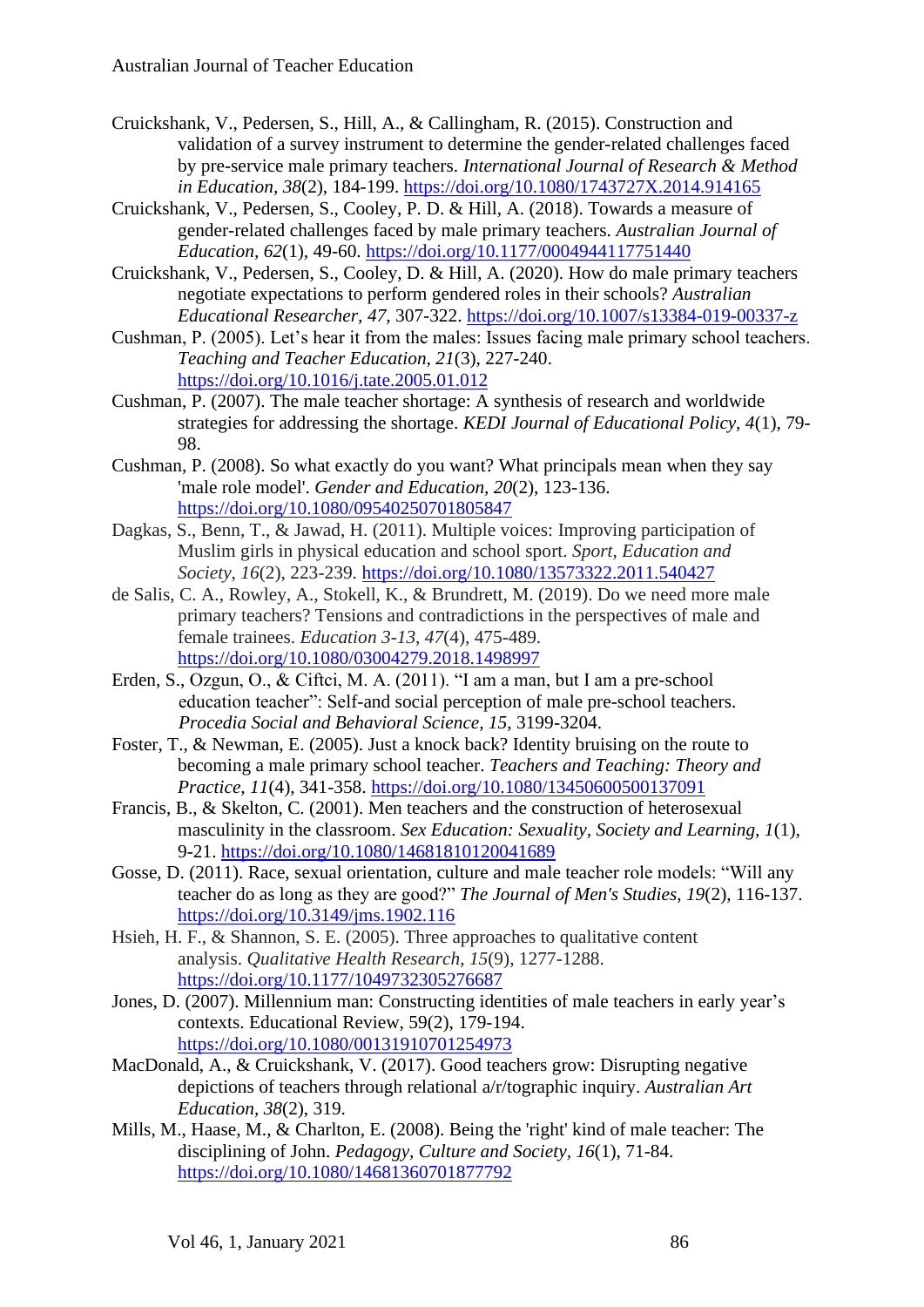- Miyazaki, Y., Bodenhorn, N., Zalaquett, C., & Ng, K. M. (2008). Factorial structure of brief cope for international students attending US colleges. *College Student Journal*, *42*(3).
- Moosa, S., & Bhana, D. (2020). Men teaching young children: "You can never be too sure what their intentions might be". *Oxford Review of Education*, *46*(2), 169-184. <https://doi.org/10.1080/03054985.2019.1644995>
- Moss‐Racusin, C. A., & Johnson, E. R. (2016). Backlash against male elementary educators. *Journal of Applied Social Psychology, 46*(7), 379-393. <https://doi.org/10.1111/jasp.12366>
- Moyles, J., & Cavendish, S. (2001). *Male students in primary ITT: A failure to thrive, strive or survive?* Paper presented at the British Educational Research Association annual conference, University of Leeds.

[http://www.leeds.ac.uk/educol/documents/00001908.htm.](http://www.leeds.ac.uk/educol/documents/00001908.htm)

- Mulholland, J., & Hansen, P. (2003). Men who become primary school teachers: An early portrait. *Asia-Pacific Journal of Teacher Education, 31*(3), 213-224. <https://doi.org/10.1080/0955236032000149355>
- Najmi, S., & Wegner, D. (2008). Thought suppression and psychopathology. In A. Elliot (Ed.), *Handbook of approach and avoidance motivation* (pp. 447-459). Erlbaum.
- Palmer, C., Cruickshank, V., Drummond, M., & Reid, D. (2020). Male primary school teachers, masculinity and identity work in regional Australia. *Sport, Education and Society*, *25*(3), 261-273. <https://doi.org/10.1080/13573322.2019.1578207>
- Petersen, N. (2014). The 'good', the 'bad' and the 'ugly'? Views on male teachers in foundation phase education. *South African Journal of Education, 34*(1), 1-13. <https://doi.org/10.15700/201412120926>
- Pollitt, K., & Oldfield, J. (2017). Overcoming the odds: Exploring barriers and motivations for male trainee primary teachers. *Teaching and Teacher Education*, *62*, 30-36. <https://doi.org/10.1016/j.tate.2016.11.003>
- Reid, D., Palmer, C., Drummond, M., & Cruickshank, V. (2019). Framing gender: Representing male teachers in the Australian and New Zealand press. *Australian Journalism Review*, *41*(1), 37-52. [https://doi.org/10.1386/ajr.41.1.37\\_1](https://doi.org/10.1386/ajr.41.1.37_1)
- Russo, S., & Feder, T. (2001). A preliminary investigation of barriers faced by male early childhood pre‐service teachers. *Early Child Development and Care*, *170*(1), 57-75. <https://doi.org/10.1080/0300443011700106>
- Smith, J. (2008). *The experience of crossing over into pink collar work*. VDM Verlag Dr Muller.
- Sumsion, J. (2000). Negotiating otherness: A male early childhood educator's gender positioning. *International Journal of Early Years Education, 8*(2), 129-140. <https://doi.org/10.1080/09669760050046174>
- Thornton, M. (1999). Reducing wastage among men student teachers in primary courses: A male club approach. *Journal of Education for teaching*, *25*(1), 41-53. <https://doi.org/10.1080/02607479919664>
- Thornton, M., & Bricheno, P. (2006). *Missing men in education*. Trentham Books.
- Thornton, M., & Bricheno, P. (2008). Entrances and exits: Changing perceptions of primary teaching as a career for men. *Early Child Development and Care, 178*(7), 717-731. <https://doi.org/10.1080/03004430802352087>
- Warin, J. (2019). Conceptualising the value of male practitioners in early childhood education and care: Gender balance or gender flexibility. *Gender and Education*, *31*(3), 293-308. <https://doi.org/10.1080/09540253.2017.1380172>